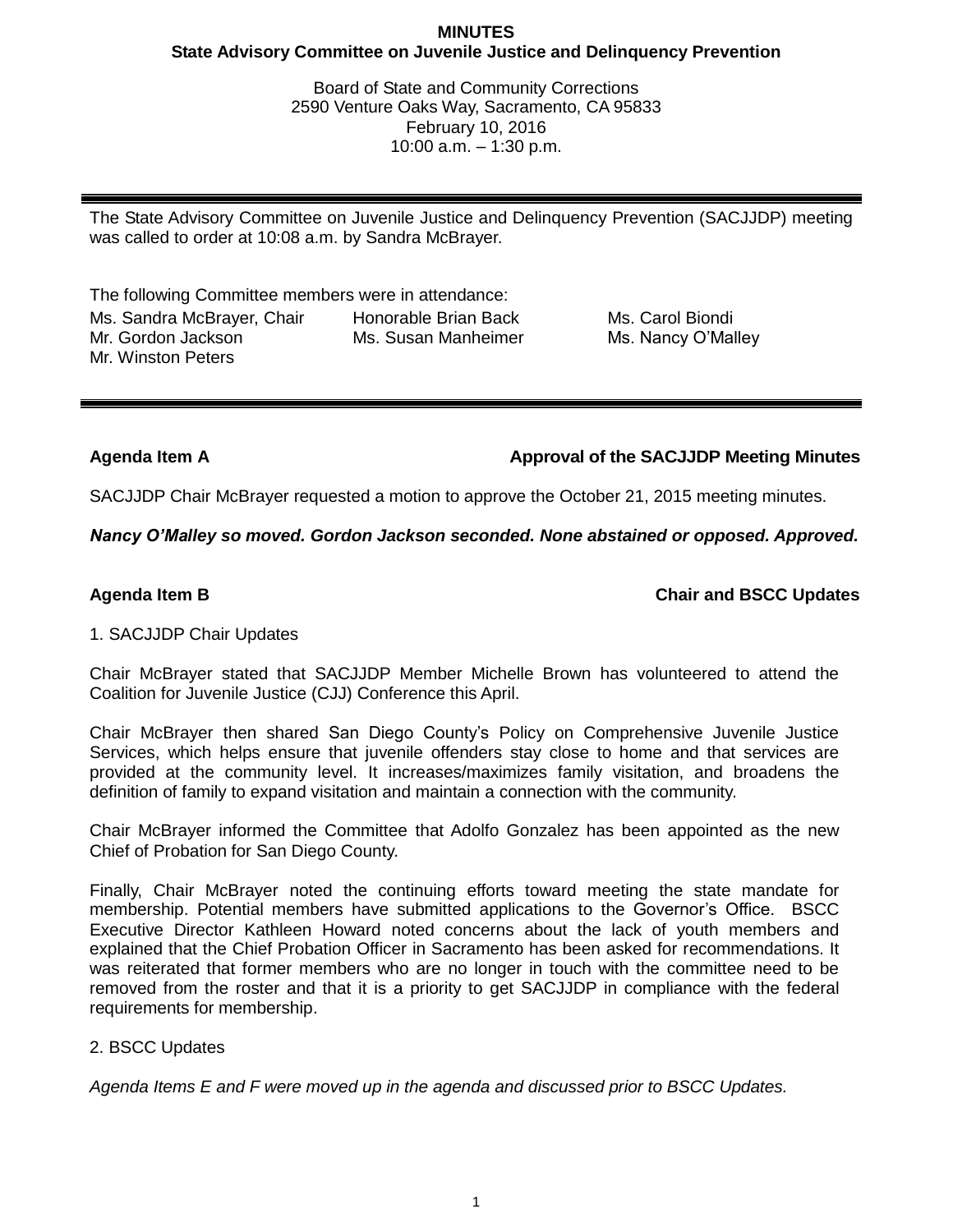### **Agenda Item E County Use of Force Practices – Designation of Workgroup**

BSCC Executive Director Kathleen Howard and BSCC Board Chair Linda Penner spoke extensively to the Committee about the fact that the BSCC plans to take more of a statewide leadership role in juvenile justice than it has in past years, especially with respect to strategic planning and informing counties about evidence-based and best practices. Ms. Howard explained that the BSCC intends to better coordinate and prioritize issues between the SACJJDP, Juvenile Justice Standing Committee, and Juvenile Justice Data Working Group and that it is imperative to approach all of the juvenile justice work that is directly connected to the BSCC in a more cohesive fashion. At the Fifty State Convening, the Community Reentry Resource Council (CRRC), which is connected to the Council on State Governments, made an offer to provide technical assistance that would support the development of a strategic plan. The BSCC submitted a letter of interest in collaboration with the Chief Probation Officers of California (CPOC). The initial session with CRRC will be held in Sacramento on March 28<sup>th</sup> and  $29<sup>th</sup>$ . While CRRC's exact plans for interviewing stakeholders aren't known at this time, it is anticipated that SACJJDP members and a wide variety of other juvenile justice stakeholders will be given a chance to provide input. Sandra McBrayer noted that it would be helpful if stakeholders were involved in the overall discussions, not just those sections on their area of expertise, to gain a better understanding of the issues and present various viewpoints. After the initial session in March, CRRC will notify BSCC if California is one of the three (out of a total of 8) states selected for intensive technical assistance. Ms. Penner assured the Committee that the BSCC is committed to developing an internal strategic plan regardless of whether or not CA is selected.

Ms. Penner and Ms. Howard requested that the SACJJDP suspend work on its new activities, including the designation of priorities, until the BSCC's strategic planning effort is more complete.

Winston Peters, Gordon Jackson, Carol Biondi, and Sandra McBrayer all expressed concern at the idea of suspending SACJJDP activities. After considerable discussion, Chair McBrayer summarized Gordon Jackson's compromise as follows. SACJJDP's Use of Force workgroup (Michelle Scray Brown, the Hon. Judge Back, James Bell of the W. Hayward Burns Institute, and Juvenile Justice Standing Committee Member and Senior District Attorney of Riverside Gary Lopez) will suspend its plans to survey counties in anticipation of CPOC's future presentation of its Use of Force data collection efforts and findings to the Committee. *Sandra McBrayer asked for a timeline and information on what specifically CPOC is doing. For example, are they surveying counties? Linda Penner said that all we know right now is that CPOC has held over their item on Use of Force to their May 2016 meeting. Linda Penner stated that the Use of Force results will not be ready in May, but that she had received assurance from CPOC that CPOC would be happy to come back and share their results with the SACJJDP.<sup>1</sup>*

SACJJDP will focus instead on gathering information about state and national evidence-based and best practices around the use of force, which is understood to include a wide range of types of use or force and to not be limited to the use of Oleoresin Capsicum (OC or pepper spray). It will also look at use of force implications for Reducing Racial and Ethnic Disparities (R.E.D.) as both of these areas are encompassed by the current Title II Three Year Plan. SACJJDP will suspend its work on direct files and will hold further discussion of behavioral health until its March meeting.

l

<sup>&</sup>lt;sup>1</sup> Italicized text was added following the March 16, 2016 meeting.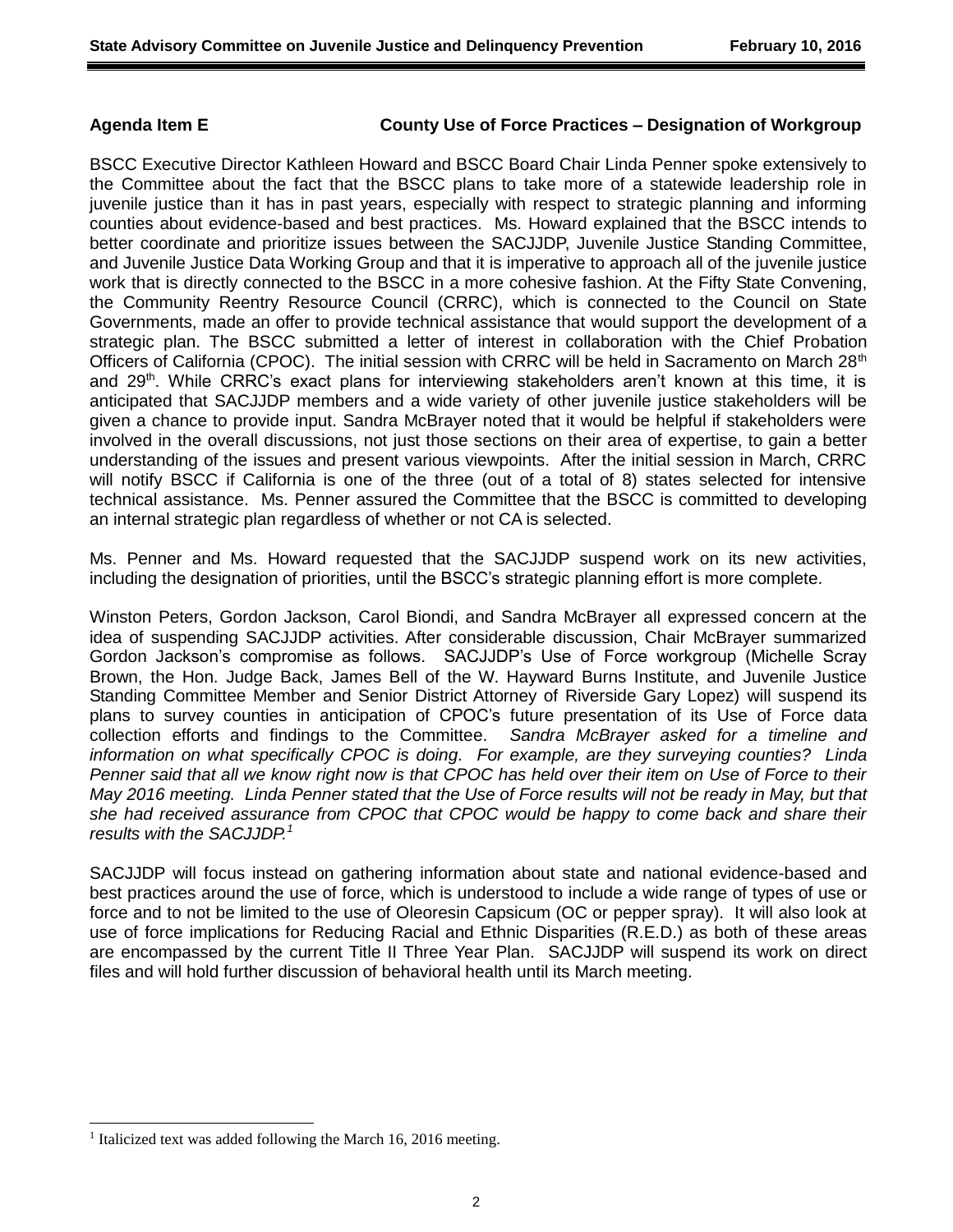### **Agenda Item F Direct Files and Behavioral Health – Addressing these Priority Areas**

As noted above, SACJJDP will suspend its work on direct files until the resolution of the Governor's initiative, because it is critical that any work done by SACJJDP or BSCC not be perceived as either supporting or opposing that initiative. Judge Back noted that the response to that initiative may in itself generate data on direct files.

It was noted that Behavioral Health is not limited to mental health, but also includes substance abuse and trauma. The discussion of Behavioral Health will be postponed until the March meeting in the hopes that Carly Bierkhising who has expertise in trauma will be able to attend.

*The discussion then moved into the program-specific BSCC updates.*

Strengthening Community and Law Enforcement Relations (Strengthening) Grant: BSCC Deputy Director Mary Jolls stated that the BSCC received approval from the Board on February 4th to release the Request for Proposals (RFP) for the Strengthening Grant. The RFP was released on the BSCC website on February  $5<sup>th</sup>$ . A Non-binding notice of intent to apply is due by March 18<sup>th</sup> and applications are due by April 1st. BSCC staff will be going to the Board on June  $9<sup>th</sup>$  with award recommendations. If another \$6 million is approved in the FY 2016-17 budget there won't be another RFP, instead the already established list of eligible applicants will be used. If a third year of funding is approved a decision will be made about whether or not the same Executive Steering Committee (ESC) can be used a second time.

Juvenile Justice Data Working Group (JJDWG): Field Representative Colleen Curtin provided an update on the Juvenile Justice Data Working Group (JJDWG) and their statutorily mandated report that was due to the Legislature by January 1, 2016 per AB 1468. The report makes recommendations on how California can consolidate, coordinate, and make improvements to Juvenile Justice Data collection systems both locally and statewide. The JJDWG has compiled the following list of recommendations:

1. Replace Juvenile Court and Probation Statistical System

2. Consolidate all State level juvenile data collection and reporting responsibilities into a single agency (i.e. BSCC),

3. Expand the range of caseload and outcome data collected and reported at the State and local levels.

4. Make improvements to the Juvenile Detention Profile Survey managed by BSCC,

5. Establish web-based Juvenile Justice Data Clearinghouse housed within the BSCC.

6. Establish a Juvenile Justice task force or commission with responsibility for implementation of these recommendations.

Proposition 47: Ms. Jolls stated that the estimated net savings for the first year for Proposition 47 as calculated by the Department of Finance are \$29.3 million, 65% of which goes to BSCC for about \$19 million in grant awards. Year 2 savings are estimated at \$26.3 million, and year 3 savings at \$37.4 million. Regional Meetings were held regarding Prop 47 and the top 5 themes of public comment were as follows:

1. Funds should go to Community-Based treatment.

2. Priority for Mental Health and Substance Abuse Treatment Counseling.

3. Housing.

4. Diversion.

5. Job Training.

The BSCC staff will present a recommendation on ESC membership to the Board at its April meeting.